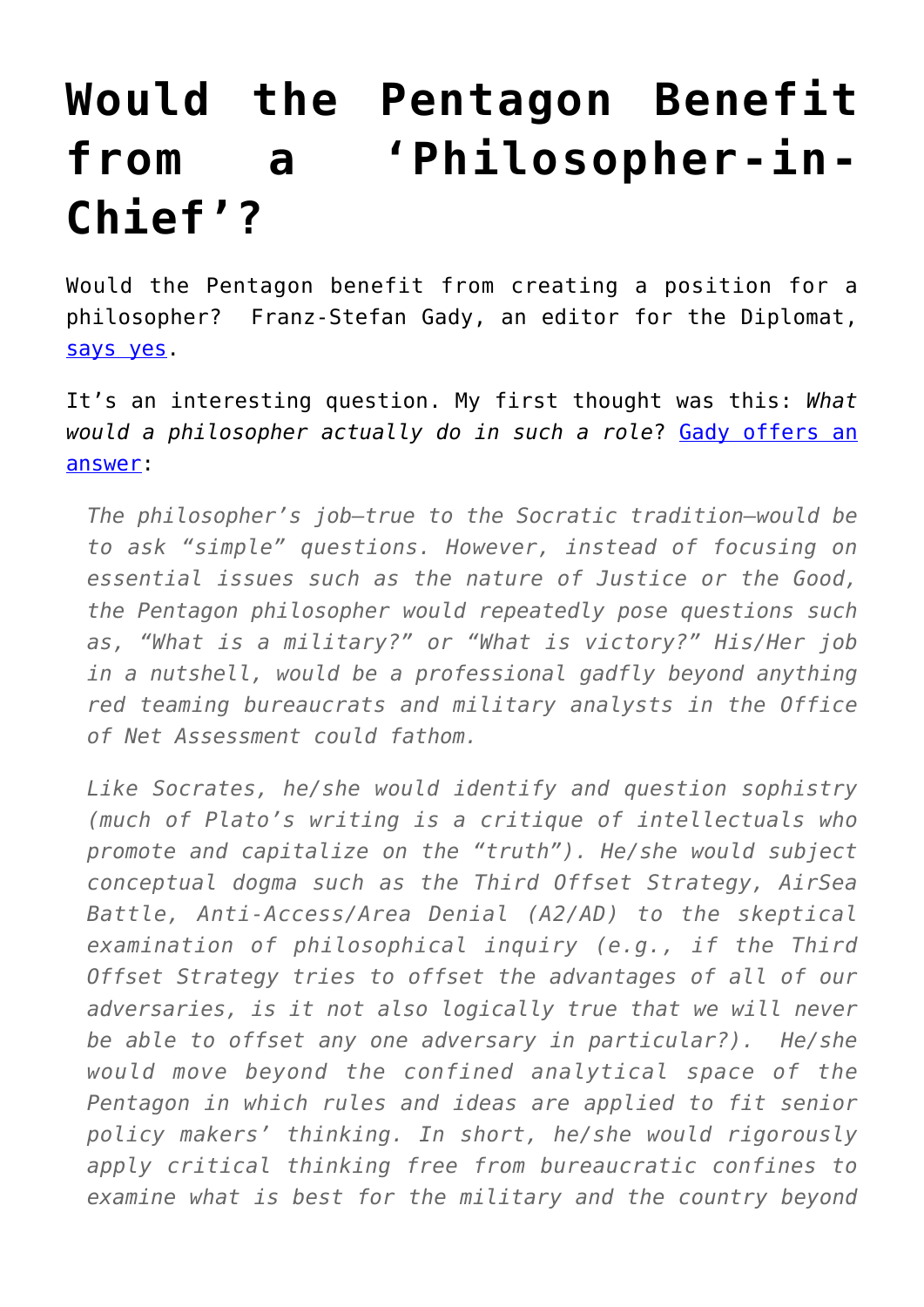*conventionally accepted norms.*

In theory, the philosopher would slash through the bureaucratic structure of the Pentagon and operate as a balancing force against "the military-industrial complex." He or she would ask questions that would help the nation clearly define its mission and emphasize the *telos* of the military apparatus (it's a killing machine), which would help the U.S. avoid mission creep and unjust wars.

All of that sounds great. But while I wouldn't be opposed to the Pentagon adding a role for a philosopher, I have my doubts that a philosopher-in-chief would shape or influence the Pentagon in a meaningful way.

In our current governmental structure, it's difficult to imagine a philosopher having any real power. War-making power would still rest with the president and Congress. And if a philosopher-in-chief should prove meddlesome, he or she would be easily disposed of; the Secretary of Defense has broad powers under federal law, and the secretary serves at the pleasure of the president.

Gady seems to grasp this. Beyond asking questions to clarify what types of military adventures the government should and should not become involved in, he states that the philosopherin-chief "would mentor the insiders by means of his transhistorical vision and his dedication to the possibility of truth."

Could generals, like almost anyone, benefit from the teachings of a wise philosopher? Sure. But color me skeptical of the idea that having a philosopher in the Pentagon would overcome realpolitik (or, for that matter, politics).

From the little time I spent in Washington, D.C., it seems far more likely that he or she would pull down a six-figure salary for showing up at meetings, offering advice, and doing the